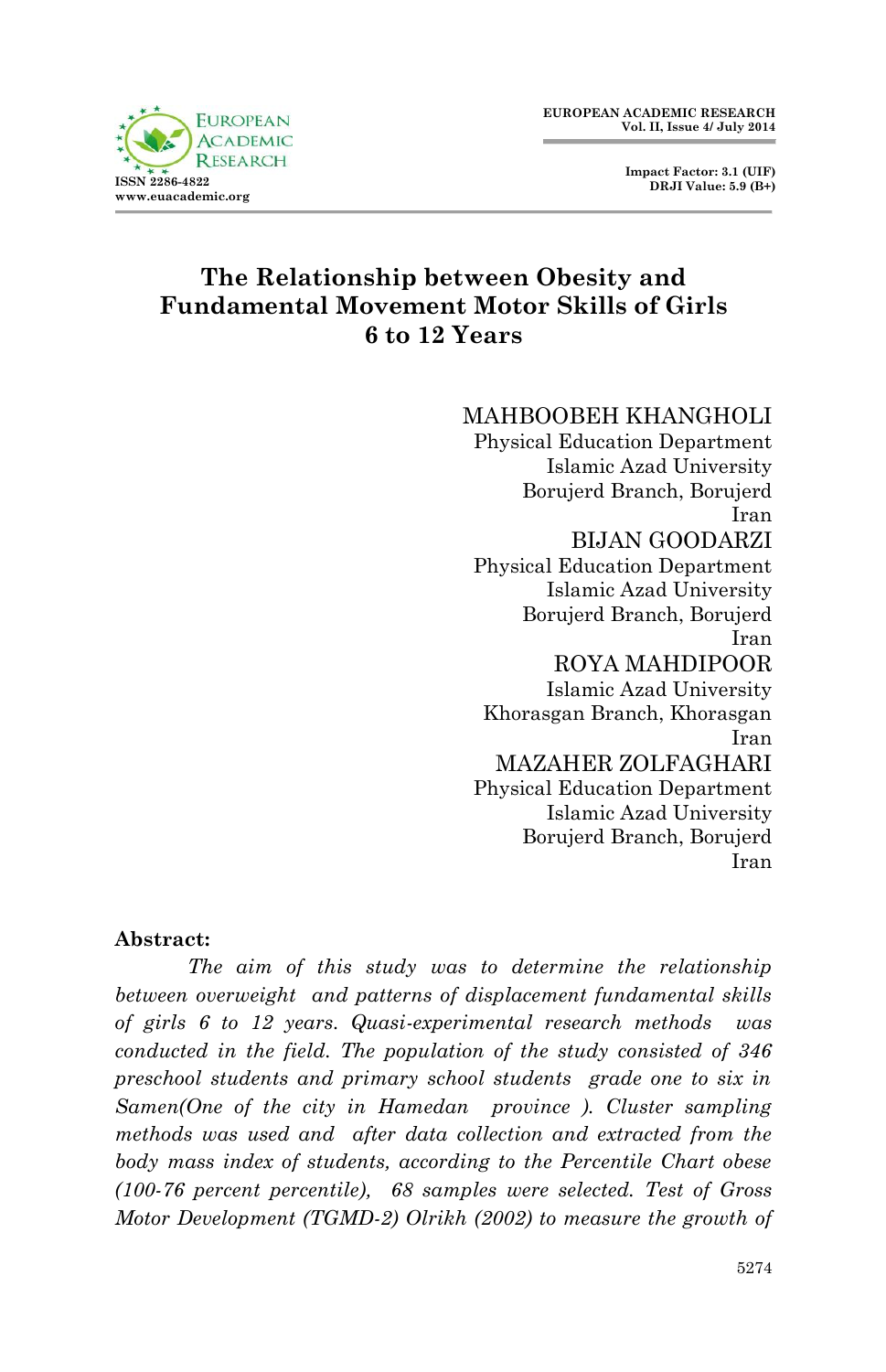*fundamental movement skills (running, sliding, galloping, running, skip and hiccup) was used. Data were evaluated for normal distribution of the Kolmogorov-Smirnov test and for the relationship between variables, the Pearson correlation coefficient was used.*

*The results showed a significant association between obesity and there was no running improvement movement patterns (p =.81). Also, a significant association was found between obesity and improvement movement patterns Slipping (p =.28). The bouncer also significantly associated with obesity and improvement there was a movement pattern (p =.15). However, the association between obesity and movement patterns hiccups improvement run, gallop and jump was observed (p =.001).*

**Key words:** fundamental skills, obesity, girls

## **Introduction**

Growth and development in environmental conditions that occur due to intrinsic factors. Motor development and progressive changes throughout life. These changes the interaction between task demands, is the biological characteristics and environmental conditions (1) are the main elements of fundamental motor skills (2). Fundamental movement skills displacement, skimming, which has seen strong growth constitute athletic skills. These skills not only athletic performance, but also affect on people's daily movements. Occurrence of basic skills, especially early season in the growing children. Therefore we should pay special attention to pre-school and school. Failure to achieve progress in these skills, not only in the development of later skills but the skills will follow at a later age. High quality and how these skills in shape, form and structure of the body, including measures that have long been of interest to researchers in physical development (3).Since the human body is divided into three categories: endomorph, mesomorph and ectomorph body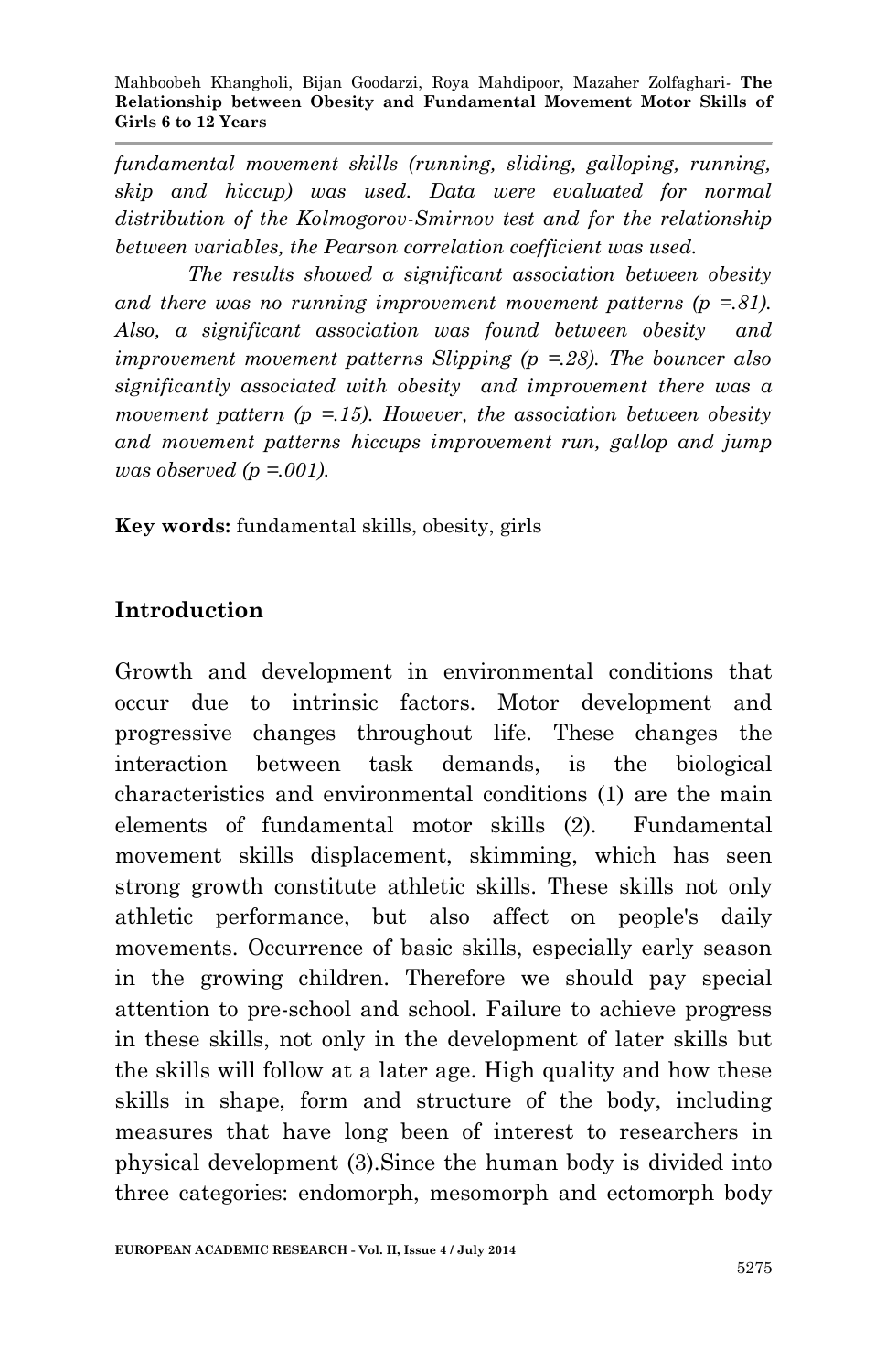type. This divide is the importance of having the right skills to perform better in sports especially in childhood, which is a fundamental skill formation has long been of interest to researchers. Lawrence and colleagues (2010) believe that early childhood (3-10 years) period of growth in terms of motor skills is critical. Factors such as weight and body fat percentage can be increased to achieve delayed motor skills (4). Thus, obesity is an indicator of two important factors increase a person's height and weight can be effective processes and physical motor development .Hardy et al (2012) research on the prevalence and association as sufficient basic motor skills in children . The study reported that obese children have less movement than normal dominance.

They stated that the development of basic motor skills largely depends on the level of motor activity in children and adolescents (5). Dale et al (2011) in his research concluded that children who are obese generally less mastered their basic motor skills. Basic motor skills that are most affected by obesity and overweight handling basic motor skills such as running, sliding, galloping, and are hip (6). Cliff and colleagues (2011) in the study entitled mastering motor skills in a clinical sample of overweight and obesity children concluded that performance and motor development in children with normal weight better than overweight and obese children (7 ). Despite much research in the communication of the various factors associated with the development of motor skills but the relationship of obesity and growth patterns of fundamental movement skills (running, sliding, galloping, running, skip and hiccup) not clearly investigated. The researchers in this study sought to determine the relationship between obesity and listed on girls 6 to 12 years.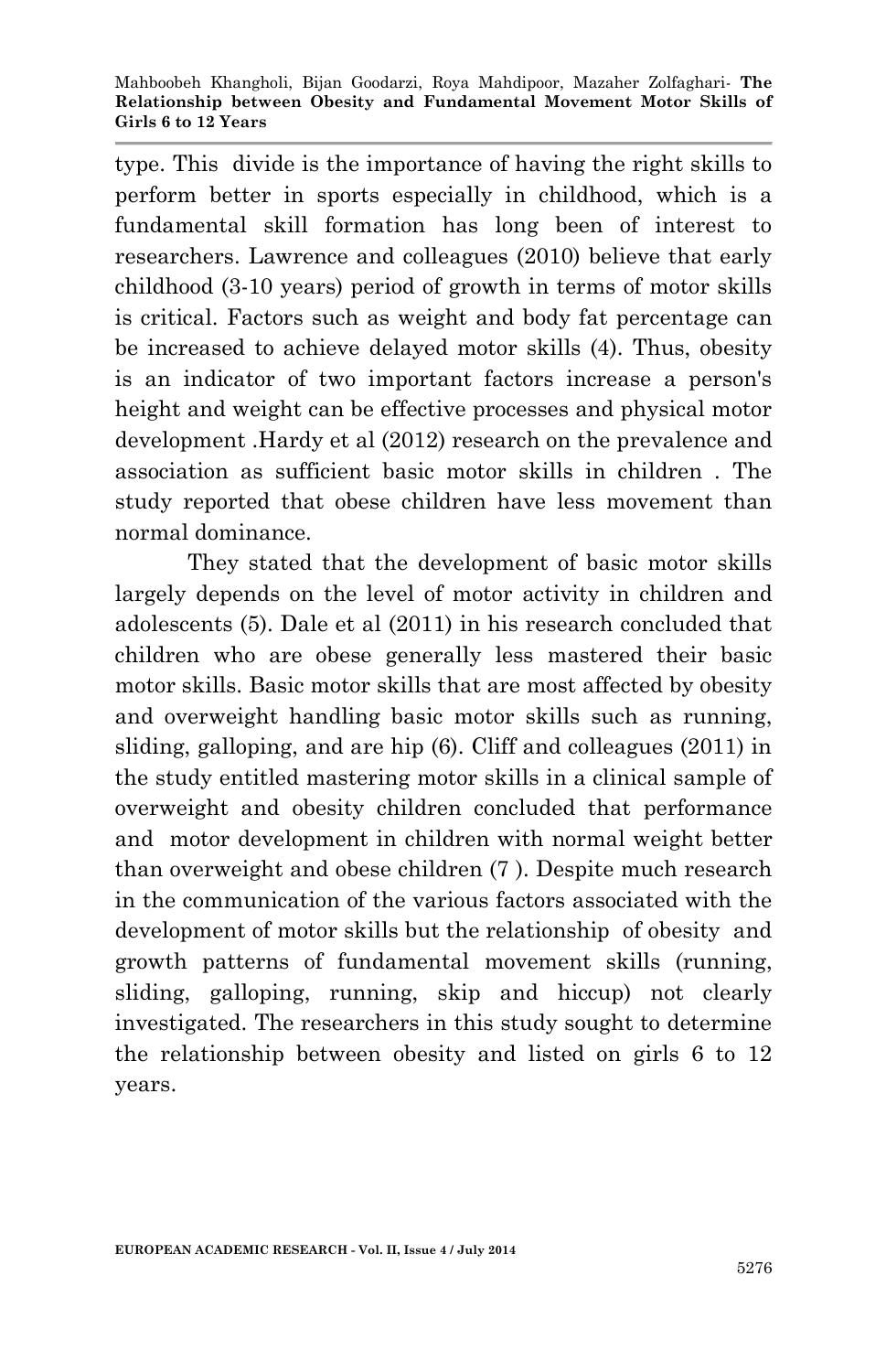### **Materials and Methods**

Because researchers plans to find relationship between obesity and fundamental movement patterns (running, sliding, galloping, running, skip and hiccup) 12-6 year-old girls to consider, type of quasi-experimental research comparison method was used. The statistical community consists of 346 preschool and schoolgrade one to six girls students of the Samen primary school. 68 samples extracted from the body mass index of students, according to the Percentile Chart obese (100-76 percent percentile) were used. Test of Gross Motor Development (TGMD-2) Olrikh (2002) measures the child's fundamental movement patterns and growth-oriented process (14) and also measure growth select displacement motor. All subjects during the performance of motor skills using three video cameras and three angles back, face and flank, were filmed simultaneously. The model performance was evaluated by several criteria. The content of each criterion advanced template pattern implementation in practice of the limbs and trunk. The subjects were asked to run the model twice. After each run (criterion function) the perfect score (1) or score (0) was given. (8). Kolmogorov-Smirnov test to check for normal distribution of data and for the relationship between variables, the Pearson correlation coefficient was used.

## **Results**

The results showed a significant association between obesity and there was no running improvement movement patterns (p =.81). Also, a significant association was found between obesity and improvement movement patterns Slipping ( $p = 28$ ). The bouncer also significantly associated with overweight and improvement there was a movement pattern  $(p = 15)$ . However, the association between overweight and movement patterns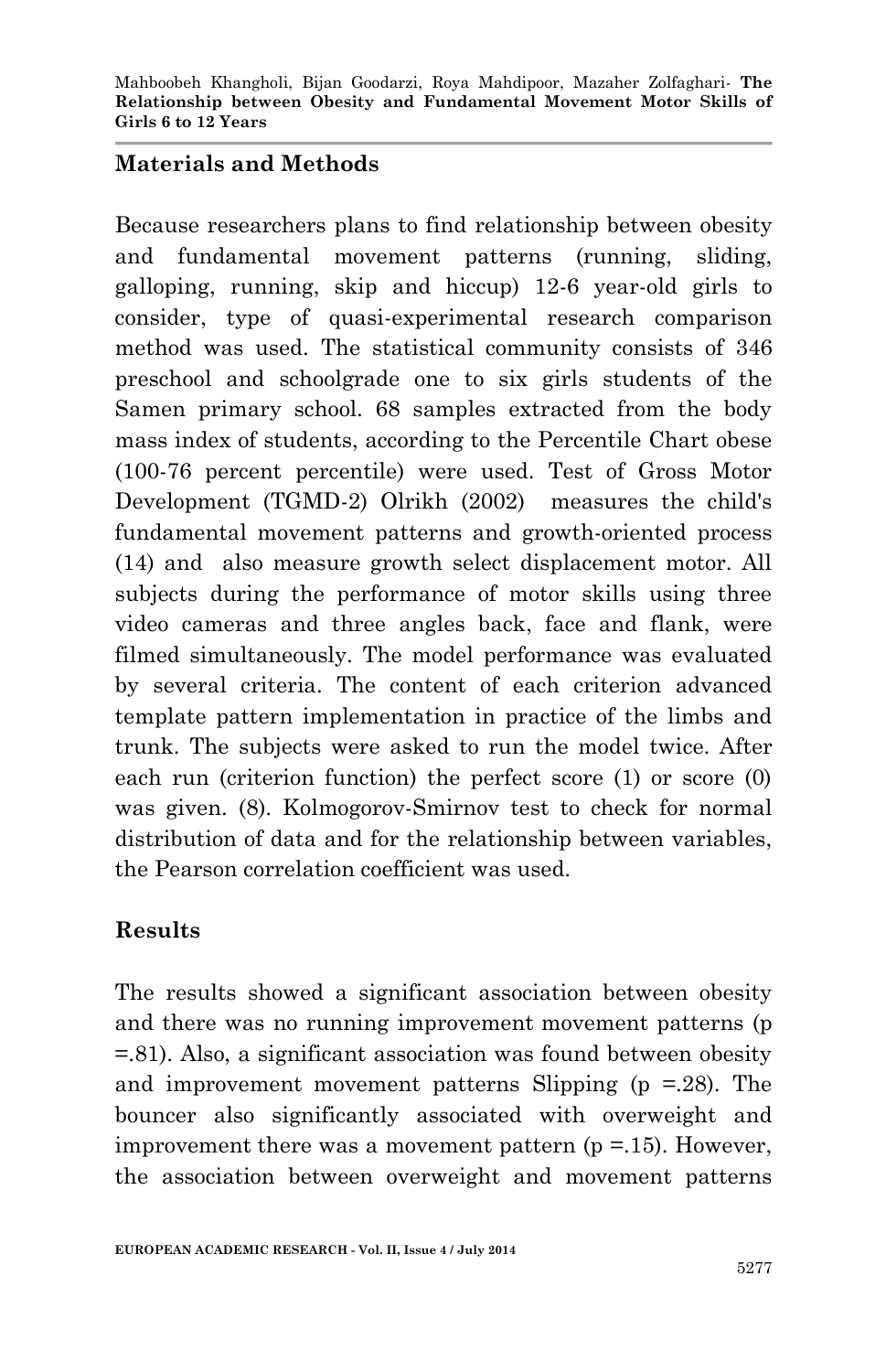Mahboobeh Khangholi, Bijan Goodarzi, Roya Mahdipoor, Mazaher Zolfaghari*-* **The Relationship between Obesity and Fundamental Movement Motor Skills of Girls 6 to 12 Years**

hiccups improvement run, gallop and jump was observed (p  $= 0.01$ .



**Figure 1. Performance in basic skills (running, slipping and spring)**



**Figure 2. Weaker performance in basic skills (hiccups go, jump and gallop)**

### **Discussion and conclusions**

The results of this study showed a significant association between overweight and hiccups improvement movement patterns, gallop and jump there. One possible reason could be associated with this movement pattern hiccups and galloping to the top requires a neuromuscular coordination. As noted, research cited in obese people is poor neuromuscular coordination. In this line of research, Vittori et al (2011) noted a correlation between childhood overweight and motor coordination. They concluded that an inverse relationship between motor coordination and overweight in early childhood. Overweight and obese boys and girls had fewer than normal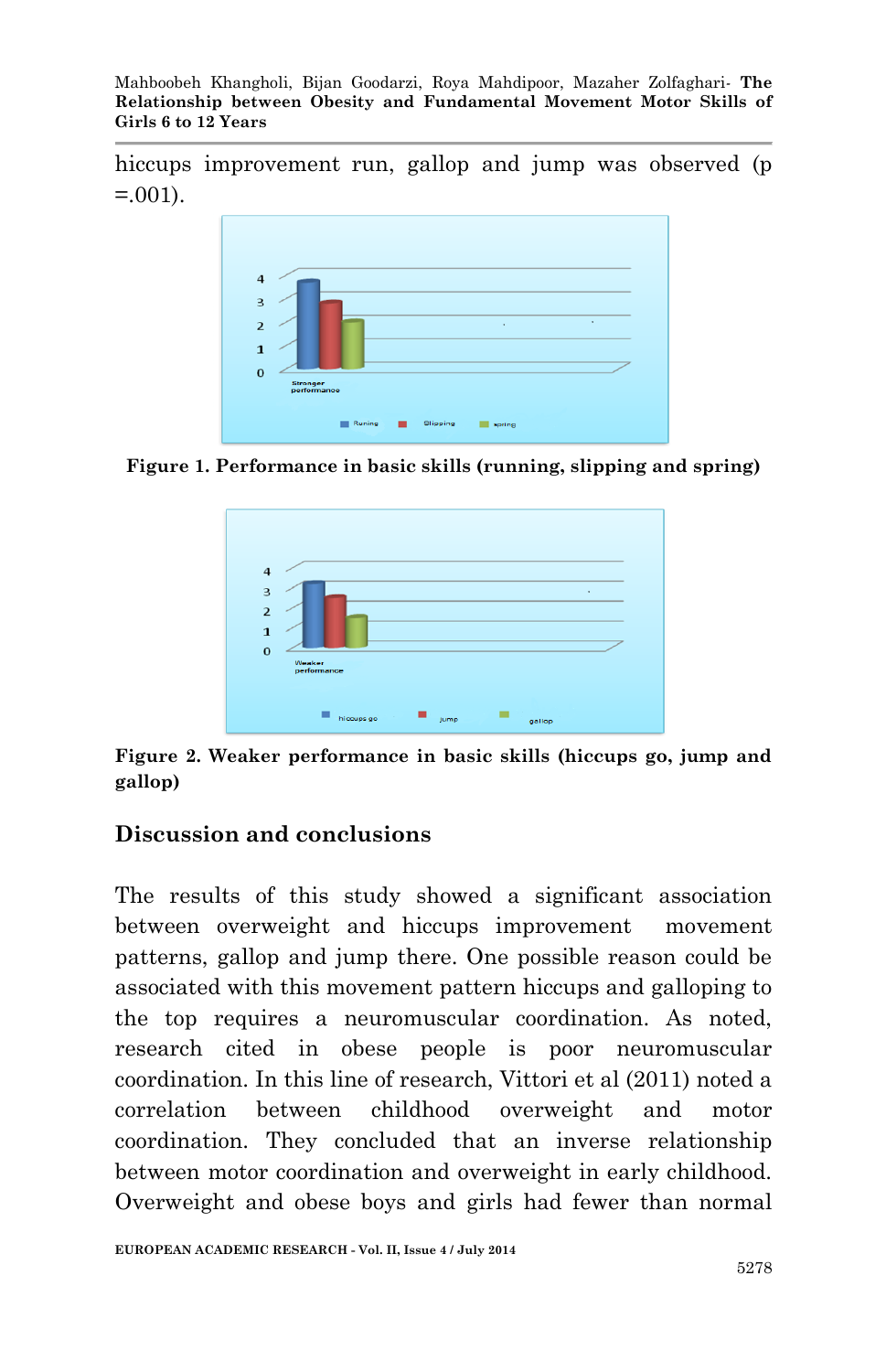group of poor coordination (9). So overweight can cause debilitating to display movement patterns, and galloping rise to the hiccups. This finding is also consistent with the results of Hardy et al (2012) research on the prevalence and association as sufficient Basic motor skills in children. They reported: Obese children have less movement than normal controls dominating. They have basic motor skills largely depends on the level of motor activity in children and adolescents (10). Excessive motor activity levels in obese children than normalweight children. The reason for this difference is that the movement patterns of overweight such as perceptual motor coordination problems leads to (11). This can have a negative effect on the development of basic motor skills. Another result was that a significant relationship between overweight and hip dislocation slipping and running improvement movement patterns were observed. This achievement resulted Vertinak et al (2011) were aligned. They study how the relation between BMI and gross motor skills review concluded that there is no linear relationship between gross motor skills and overweight (12). But opposite results shown by Murano and colleagues (2011) . They investigate the fundamental patterns in obese and normal weight preschool children were examined. Concluded that obese children in terms of movement patterns, performance was poorer than children of normal weight. Also probably because it is contrary to the results of this study are to apply Natural schools. However, subjects in clinical Murano (the doctor) have been used. On the other hand the results obtained in this section can be used to test this research. Studies have not confirmed this association may be used to test such oseretsky. Also gestures, sliding up and running due to the need of support comes more into balance. Therefore, obese people than any other movement skills in these three skills were relatively better performance than other skills so Dale & Associates (2011) reached this conclusion. They generally children (boys) who are obese are less dominated by their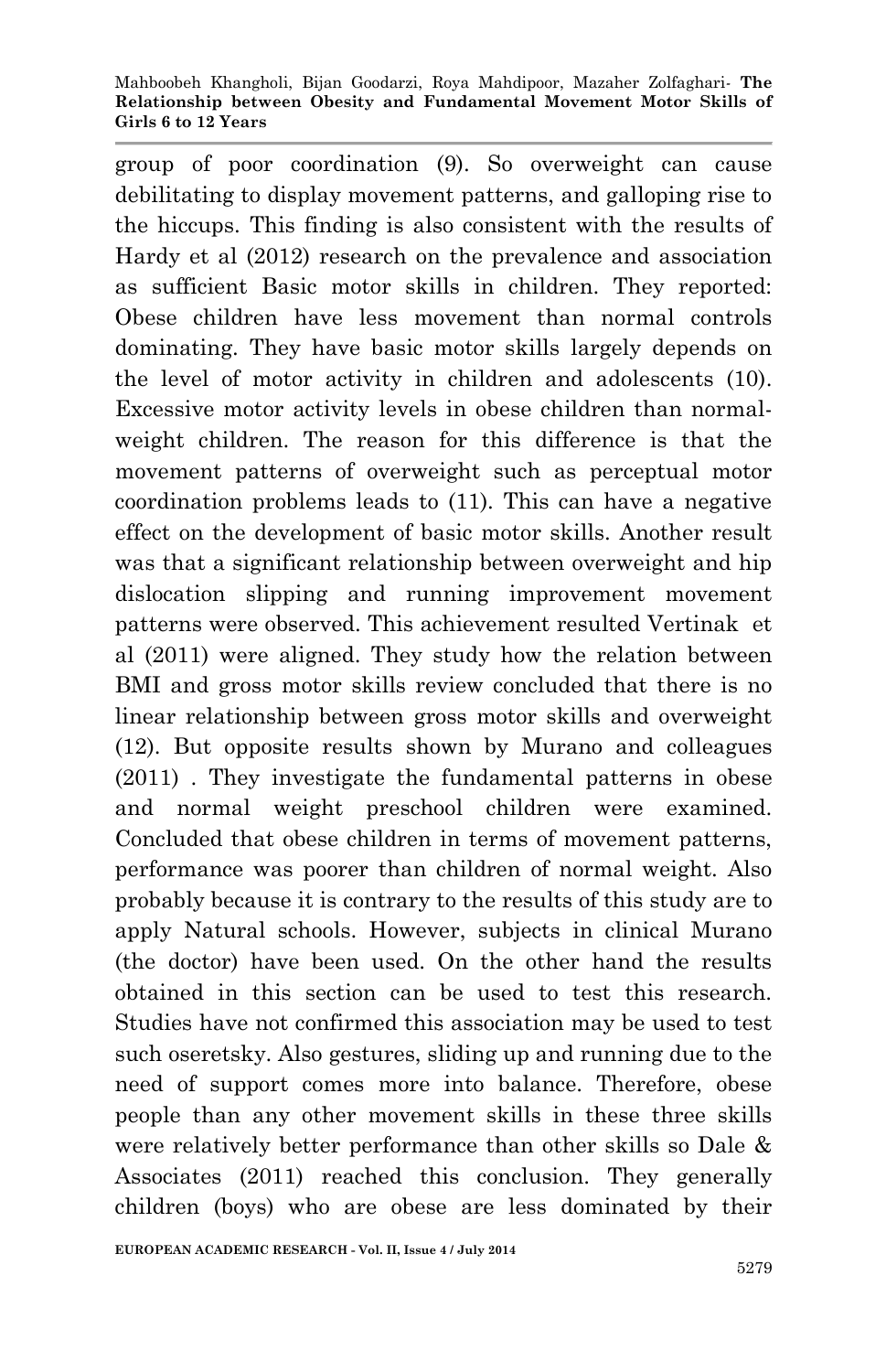fundamental motor skills. Basic motor skills that obesity and overweight are the most affected by displacement motor skills such as running, sliding, galloping, and hip. (13). Could be the result of differences in the two studies could be attributed to gender. However, it can be noted that the negative association between overweight and motor skills fundamental to mechanical stress, cognitive, motor parts, body mass transportation, coordination and range of motion is dependent components. Generally based on previous findings, obese children may suffer from motion perceptual disorders. It takes sensory information and motor control, motor behavior they exhibit weaker Explain the causal effect of BMI and fundamental movement patterns cannot be determined in this study with the target population was limited to but more research to clarify the relationship between overweight and growth factors motion is carried. On the other hand, crosssectional study in a much better place that put the long-term research. Therefore, the design of appropriate educational programs in schools can be an opportunity to practice basic skills that are the foundation of professional skills and sports for children provided.

### **Suggestions:**

1. The strengthening of fundamental movement patterns suggests that the physical education curriculum in schools purposefully seek strategies to reduce overweight students. Subsequent higher aerobic fitness and wellness.

2. Play is a very important tool for the development of basic skills and life skills in young children.

Therefore physical education field by trainers and group activities using a variety of games and creative children to motivate and reward. It frustration with the inability of children (obesity) in the exercise of skill and enjoy the game to avoid. Well as the activity is weight loss.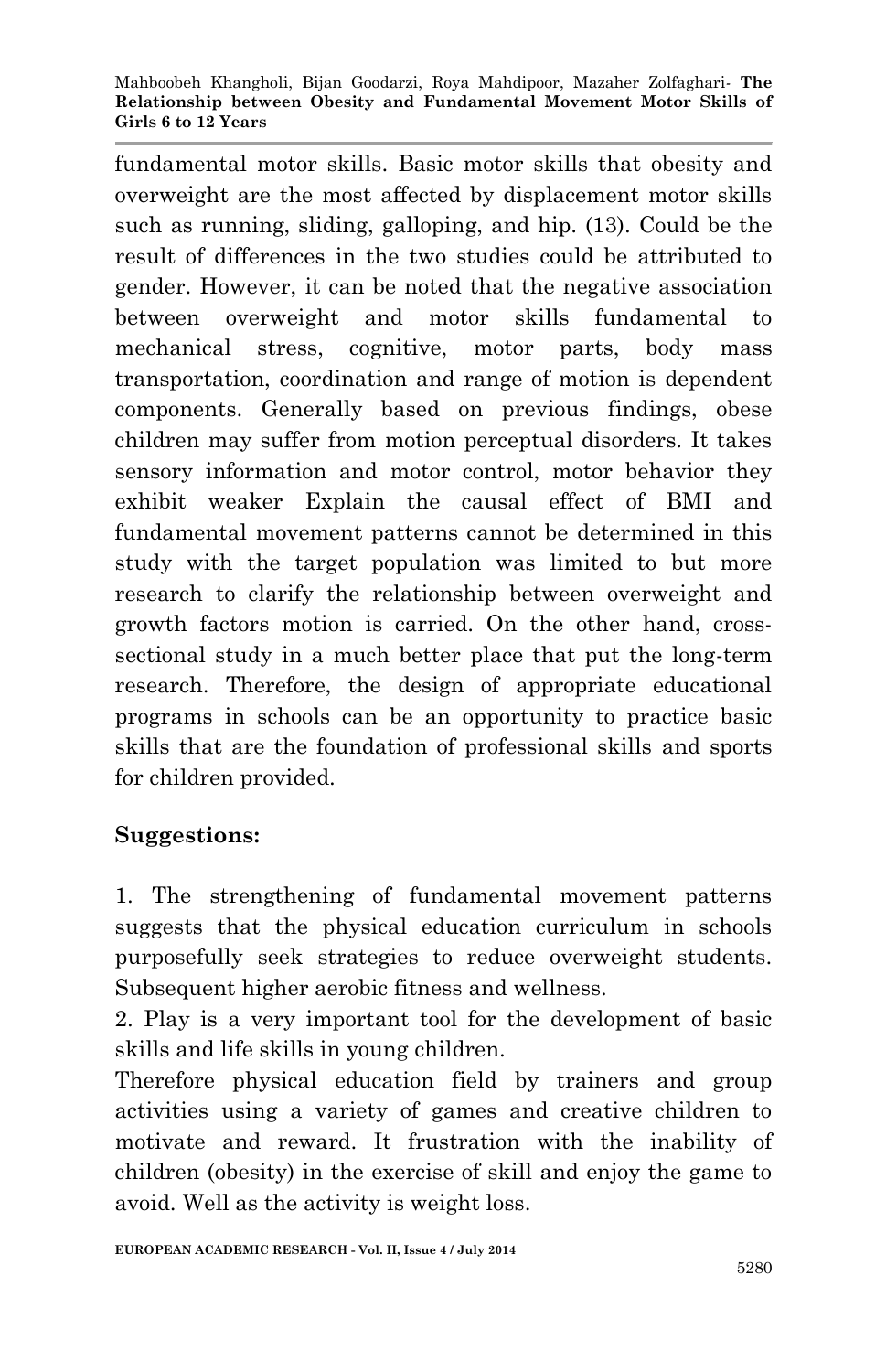3. Parents of overweight children and physical education, children, comprehensive information and education through their business.

4. It is recommended that parents bring their kids to sit together with computer games, which can be a cause of obesity and sedentary lifestyle are prohibited.

### **BIBLIOGRAPHY:**

- Akbari, H., Abdoli, B., Shafizadeh, M., Khalaji, H., Hajihosseini, S., & Ziaee, V. 2009. "The Effect of Traditional Games in Fundamental Motor Skill Development in 7-9 Year-Old Boys." *Iranian Journal of Pediatrics* 19(2): 123-129. [1]
- Cools, W. et al. 2011. "Fundamental movement skill performance of preschool children in relation to family context." 29(7): 649-60. [7]
- D'Hondt, Eva et al. 2008. "Childhood. obesity affects fine motor skill performance under different postural constraints." *Neuroscience Letters* 440: 72–75 [11]
- Dylan et al. 2011. "Proficiency deficiency: Mastery of fundamental movement skills and skill components in overweight and obese children." *Obesity Journal*. [13]
- Dylan et al. 2011. "Proficiency deficiency: Mastery of fundamental movement skills and skill components in overweight and obese children." *Obesity Journal*. [6]
- Gallahue, D.L. and Ozmun, J.C. 2001. *Understanding motor development: Infant, children, adolescent, adult*. 6th ed. McGraw-Hill International Edition. [3]
- Gallahue, D.L. and Ozmun, J.C. 2001. *Understanding motor development: Infant, children, adolescent, adult*. 6th ed. McGraw-Hill International Edition. [4]